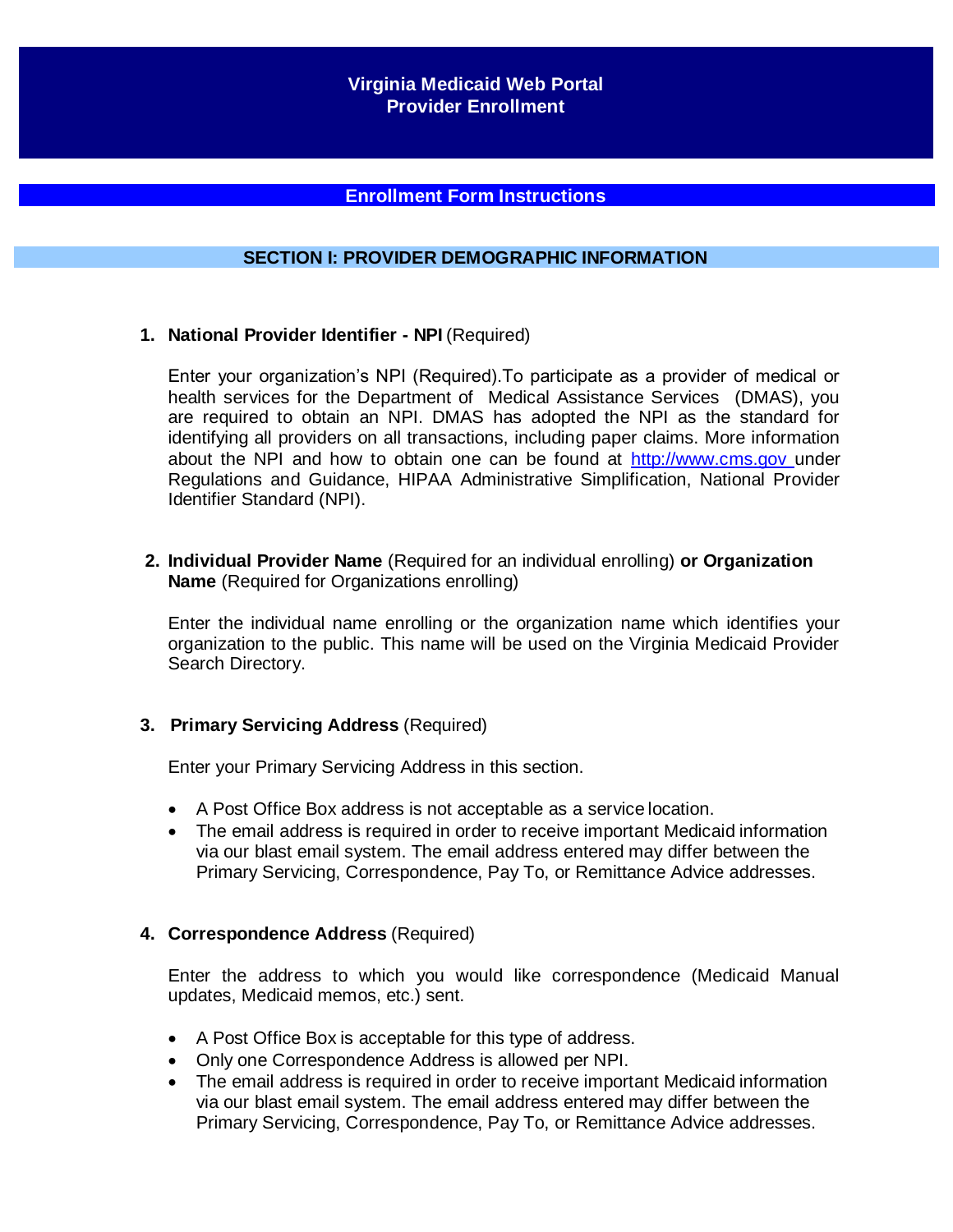• If the Correspondence Address is the same as the Primary Servicing Address, enter SAME on the Attention line.

Indicate if you want to receive mailed Medicaid correspondence at this address. If you select 'No' then all mailed Medicaid correspondence associated with your enrollment will be suppressed.

# **5. Pay To Address**

Enter the address to which you would like payments sent for services rendered.

- Only one Pay To Address is allowed per NPI.
- The email address is required in order to receive important Medicaid information via our blast email system. The email address entered may differ between the Primary Servicing, Correspondence, Pay To, or Remittance Advice addresses.
- If the Pay To Address is the same as the Correspondence Address, enter SAME on the Attention line.

### **6. Remittance Advice Address**

Enter the address to which you would like Remittance Advice sent for services rendered.

- Only one Remittance Advice Address is allowed per NPI.
- The email address is required in order to receive important Medicaid information via our blast email system. The email address entered may differ between the Primary Servicing, Correspondence, Pay To, or Remittance Advice addresses.
- If the Remittance Address is the same as the Pay To Address, enter SAME on the Attention line.

## **7. Social Security Number (SSN) and Date of Birth** (Required)

Enter the Social Security Number and date of birth of the individual provider. The 9 digits SSN will be entered in with no spaces or hyphens.

### **8. IRS Name**

Enter IRS name associated with the tax ID registered with the IRS.

### **9. Taxpayer Identification Number – TIN** (Required)

Enter your nine-digit Taxpayer Identification Number (TIN). This may also be called your Employer Identification Number (EIN), Federal Employer Identification Number (FEIN), or Federal Tax Identification number (FTIN).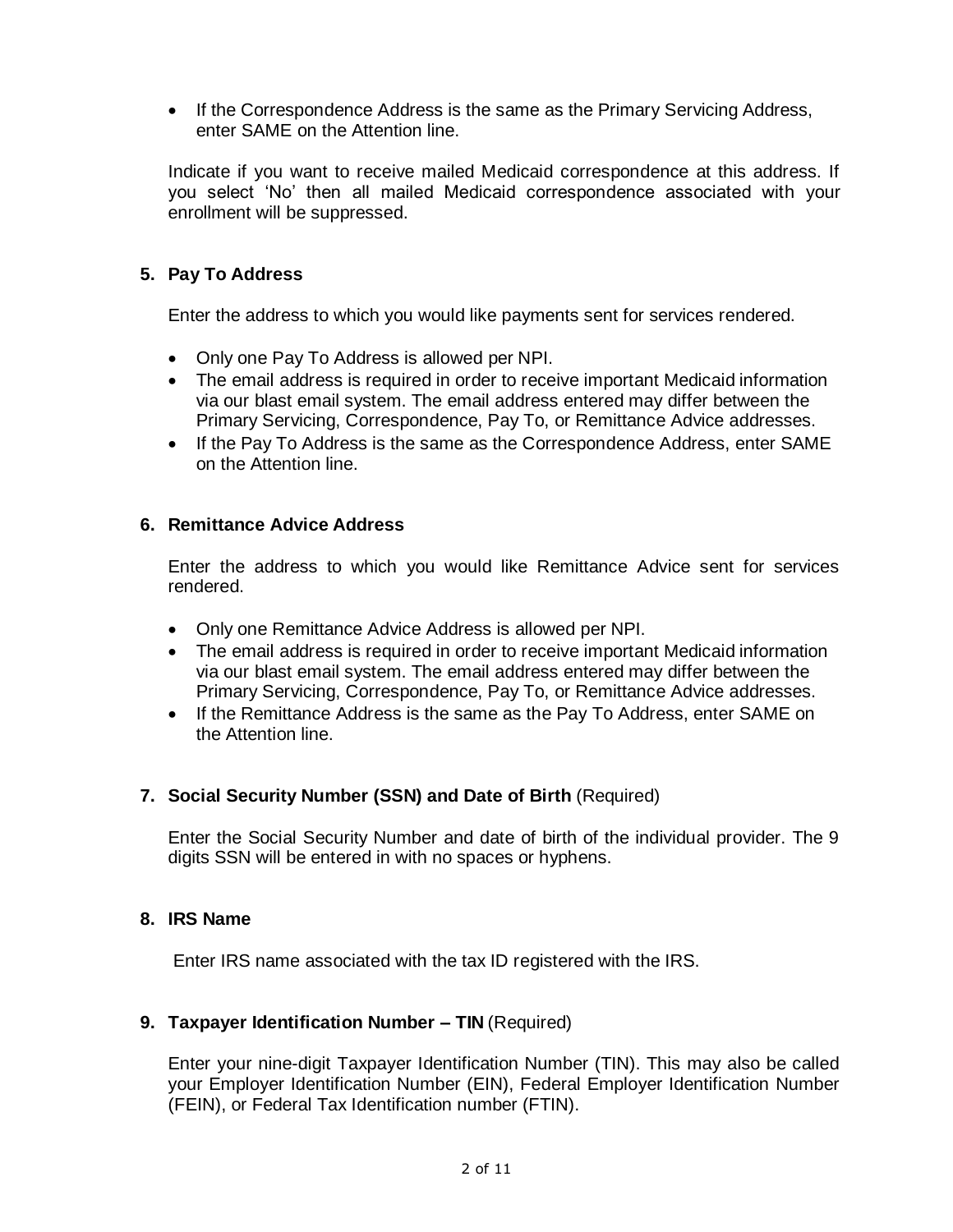### **10. Doing Business As (DBA) Name**

Enter the name under which the business or operation is conducted and presented to the community. This name will be used on the Virginia Medicaid Provider Directory.

### **11. Requested Effective Date of Enrollment** (Required)

Enter the date that you are requesting your enrollment to begin.

- Effective date cannot be more than one year past the current date.
- Effective date will never be before the effective date of your license.
- Effective date for an out-of-state provider located farther than 50 miles from the Virginia border will be first date of service on submitted claim or supporting documentation.

### **12. License/Certification and Specific Requirements for Provider Type** (Required)

- **Specific Requirements for Durable Medical Equipment (DME)**
	- o VA Board of Pharmacy or Non-Resident Board of Pharmacy License
	- o VA Board of Pharmacy Medical Equipment Supply Permit or Non-Resident Medical Equipment Supply Permit
	- o Individual State DME License
	- o Business License
	- o Contractor's license, permit or certification (for environmental modifications only), or
	- $\circ$  Documentation stating that a license is not required in their area or for services they are rendering.
- **Specific Requirements for Emergency Ambulance and Emergency Air Ambulance**
	- o Emergency Medical Services (EMS) certification
	- o For Neonatal Specialty EMS certification with Neonatal must be submitted
- **Hearing Aid Specialist**
	- o Department of Professional and Occupational Regulations (DPOR)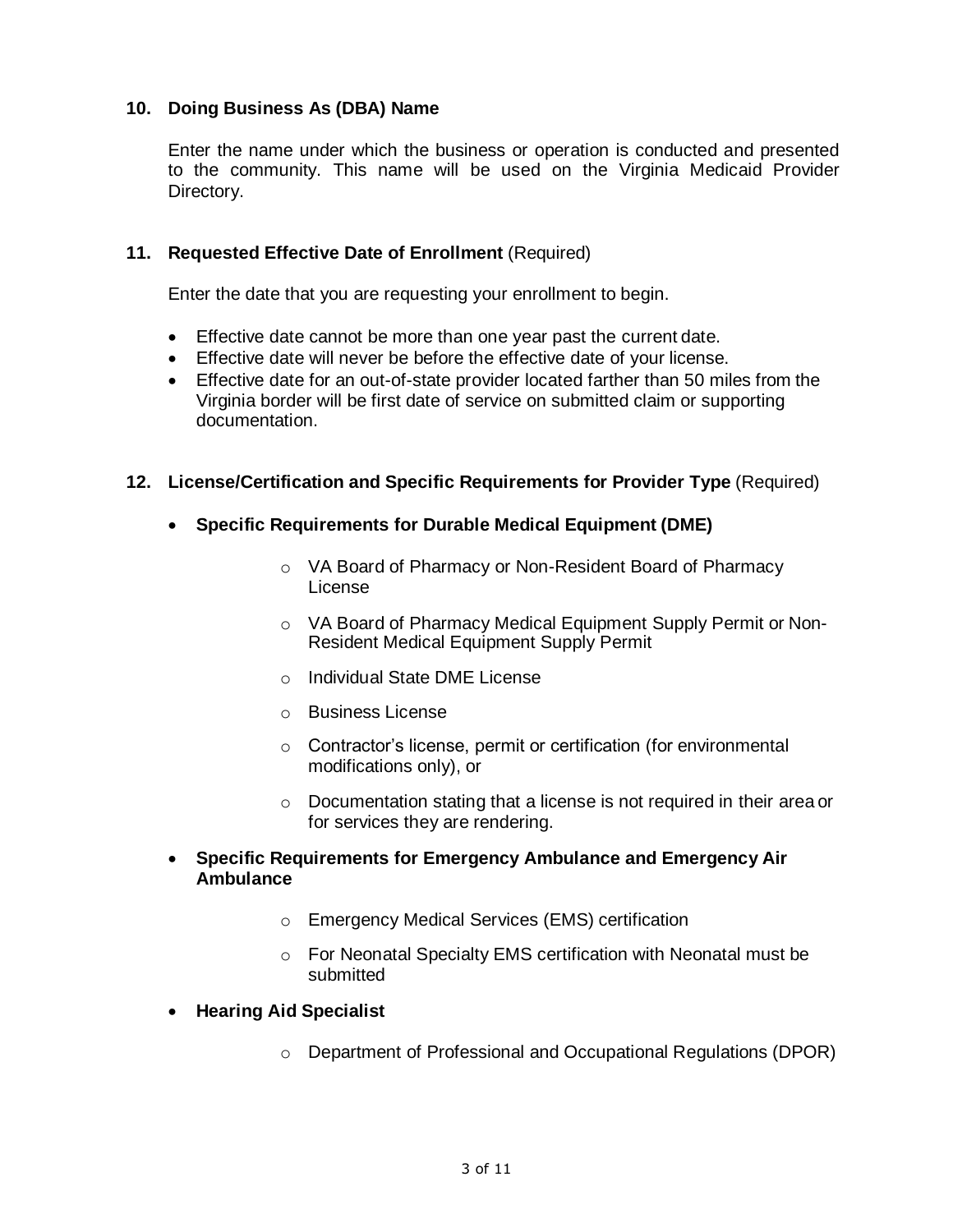## **Home Health Agency**

- o Home Care Organization license from VDH or
- o Accreditation Commission for Health Care, Inc. (ACHC) or
- o Community Health Accreditation Program (CHAP) or
- o Centers for Medicare/Medicaid Services (CMS) certification as a Home Health Agency or
- o Joint Commission for Accreditation of Health Care Organizations (JCAHO) certification as a Home Health Agency or
- o Virginia Department of Health (VDH) Centers for Quality Healthcare Services and Consumer Protection as a Home Health Agency
- **Hospice**
- o CMS Certification
- **Independent Laboratory**
	- o Clinical Laboratory Improvement Amendments (CLIA) certification
	- o CMS Certification
- **Local Education Agency**
	- o Department of Education (DOE) approval for services
- **Pharmacy**
	- o VA Board of Pharmacy Permit
	- o VA Board of Pharmacy Non-Resident Pharmacy Permit
	- o Individual State's Pharmacy Permit
- **Prosthetic Orthotic**
	- o American Board for Certification on Orthotics and Prosthetics
	- o Certificate from the Board for Orthotist/Prosthetist (BOC)
	- o Copy of Business License
- **Renal Dialysis**
	- o CMS Certification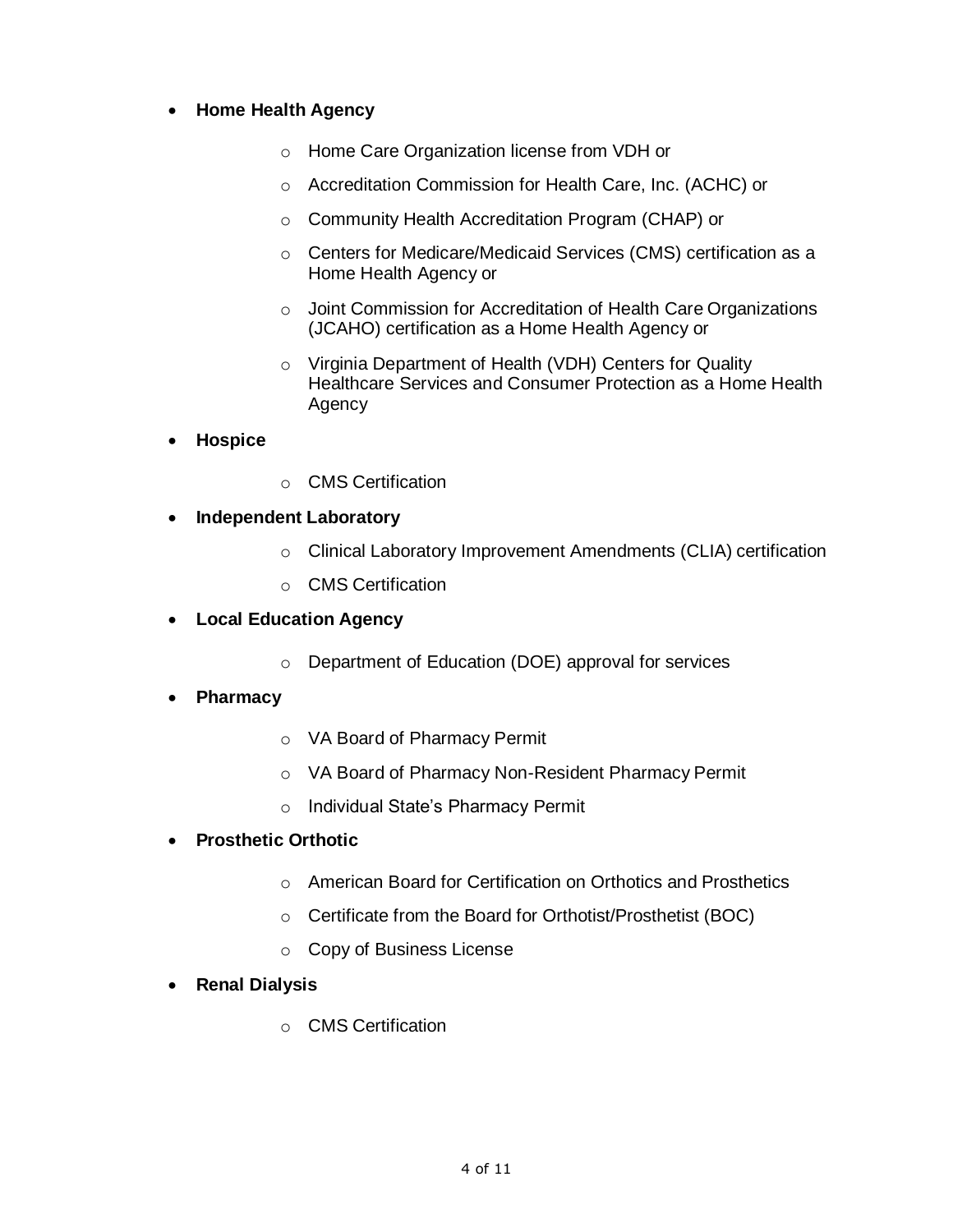## **13. Mammography Services** (Required)

Providers conducting breast cancer screenings or diagnosis through mammography activities must be certified by the FDA under the Mammography Quality Standards Act (MQSA). If you conduct mammography services, attach a copy of your facility's MQSA certificate.

### **14. Type of Applicant** (Required)

Indicate the Type of Applicant: Corporation, Individual, Limited Liability Company, Partnership or Government Entity.

- Corporation is defined as a legal entity or structure under the authority of the laws of a state consisting of a person or group of persons who become shareholders.
- Individual is defined as a single practitioner operating under his/her own SSN or TIN.
- Limited Liability Company is defined as a business structure allowed by state statute whose owners have limited personal liability for the debts and actions of the Limited Liability Company.
- Partnership is defined as the relationship existing between two or more persons who join and carry on a trade or business.
- Government Entity is defined as a "legally authorized or recognized agency, instrumentality, or other entity of Federal, State, or local government (including multijurisdictional agencies, instrumentalities, and entities)".

## **15. Languages Other Than English Spoken at Practice**

Select all that apply for languages that are spoken at your organization. If no language is selected, English only will be recorded.

### **16. Signature Waiver** (Required)

Signature Waiver allows for the submission of claim(s) which will contain the provider's computer generated, stamped, or typed signature instead of a hand written signature.

### **17. Point-of-Sale (POS)**

VA Medicaid Pharmacies have the option to enroll for POS for services rendered to Medicaid Members. Point of Sale (POS) refers to the capturing of data and customer payment information at a physical location when goods or services are bought and sold.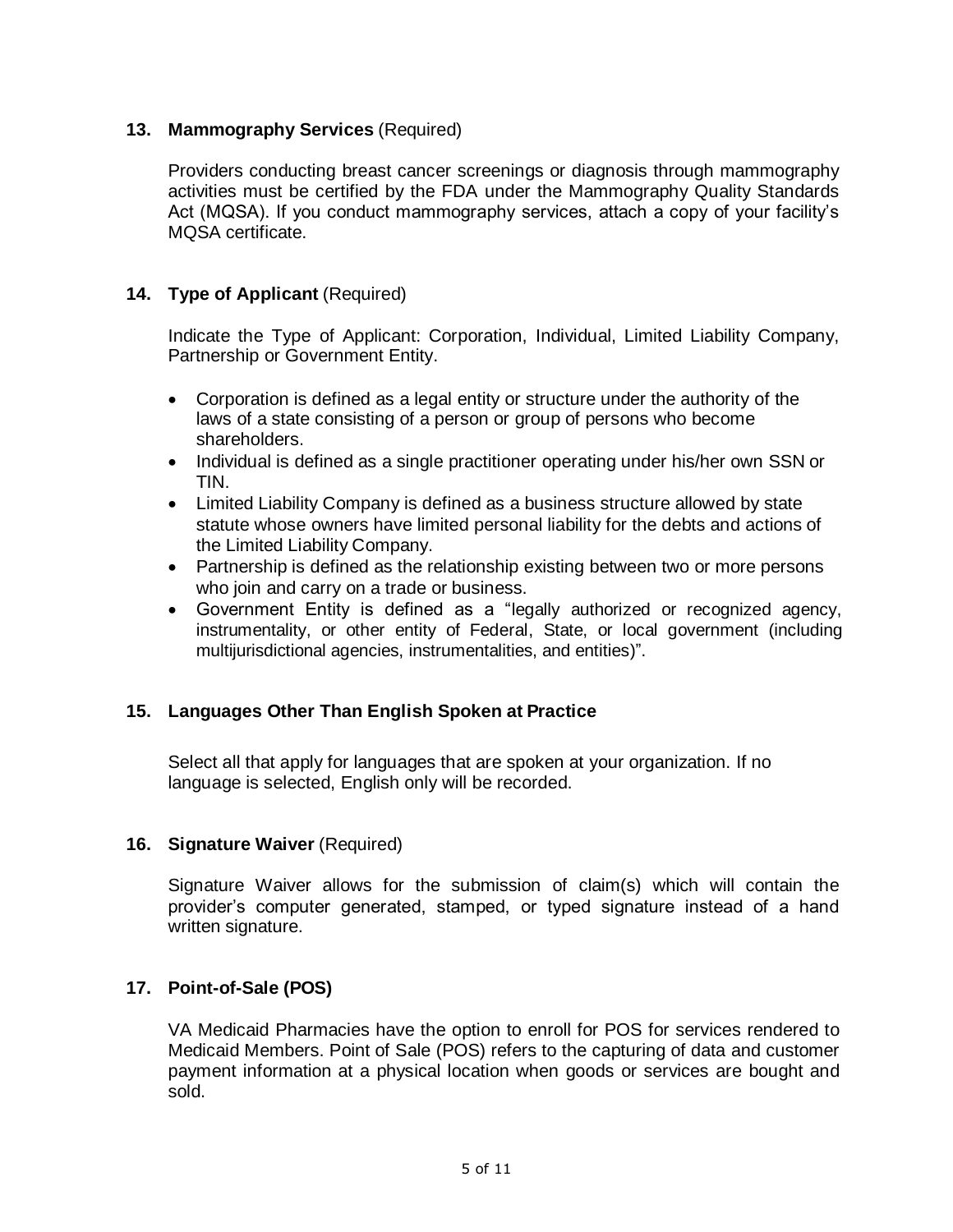**18. Provider Screening** (Required for DME, Emergency Air Ambulance, Emergency Ambulance, Home Health Agency, Hospice, Independent Laboratory and Prosthetic Orthotic Applications)

For DME, Emergency Air Ambulance, Emergency Ambulance, Home Health Agency, Hospice, Independent Laboratory and Prosthetic Orthotic applications, if you are enrolling as an out of state provider you are required to be previously screened by CMS or by the Medicaid program that is located in the same state as your servicing address. If you have not been previously screened by one of the entities mentioned above, then you are not eligible to enroll in Virginia Medicaid and your application will be rejected upon receipt.

- If your organization has been screened by Medicare or another state's Medicaid program for the provider type and servicing address on this application, select one of the first two options and enter the state if necessary. This information will be confirmed. No fee is necessary you may continue to Section II.
- **19. Application Fee** (Required for DME, Emergency Air Ambulance, Emergency Ambulance, Home Health Agency, Hospice, Independent Laboratory, Prosthetic Orthotic and Renal Dialysis Applications)
	- If your organization has submitted a fee to Medicare or another state's Medicaid agency for the provider type and servicing address on this application, but has not yet been screened, select one of the next two options and to whom the fee was paid. No fee is necessary at this time, but may be required later, depending on the screening outcome where the fee has already been paid. Continue to Section II.
	- If you have not been screened by or paid a fee to Medicare or another state's Medicaid agency for the provider type and servicing address on this application, you will be required to select one of the final hour choices.
	- Make payment to Virginia Medicaid. During submission of this application you will have an option to choose your method of payment.
	- Submit a hardship exception request to Virginia Medicaid. Attach a letter to this application describing the reason for your request. The letter should be on letterhead, signed by an authorized person, dated, and include your NPI. In addition, please submit a copy of your current financial statement, business bank statement, tax return, and a copy of your profit and loss statement for the location where you are claiming the hardship.
	- Submitted a Hardship Exception Request to Medicare and it is in-process attach a copy of your request to this enrollment application.
	- Was granted approval for a Hardship Exception Request by Medicare attach a copy to this enrollment application.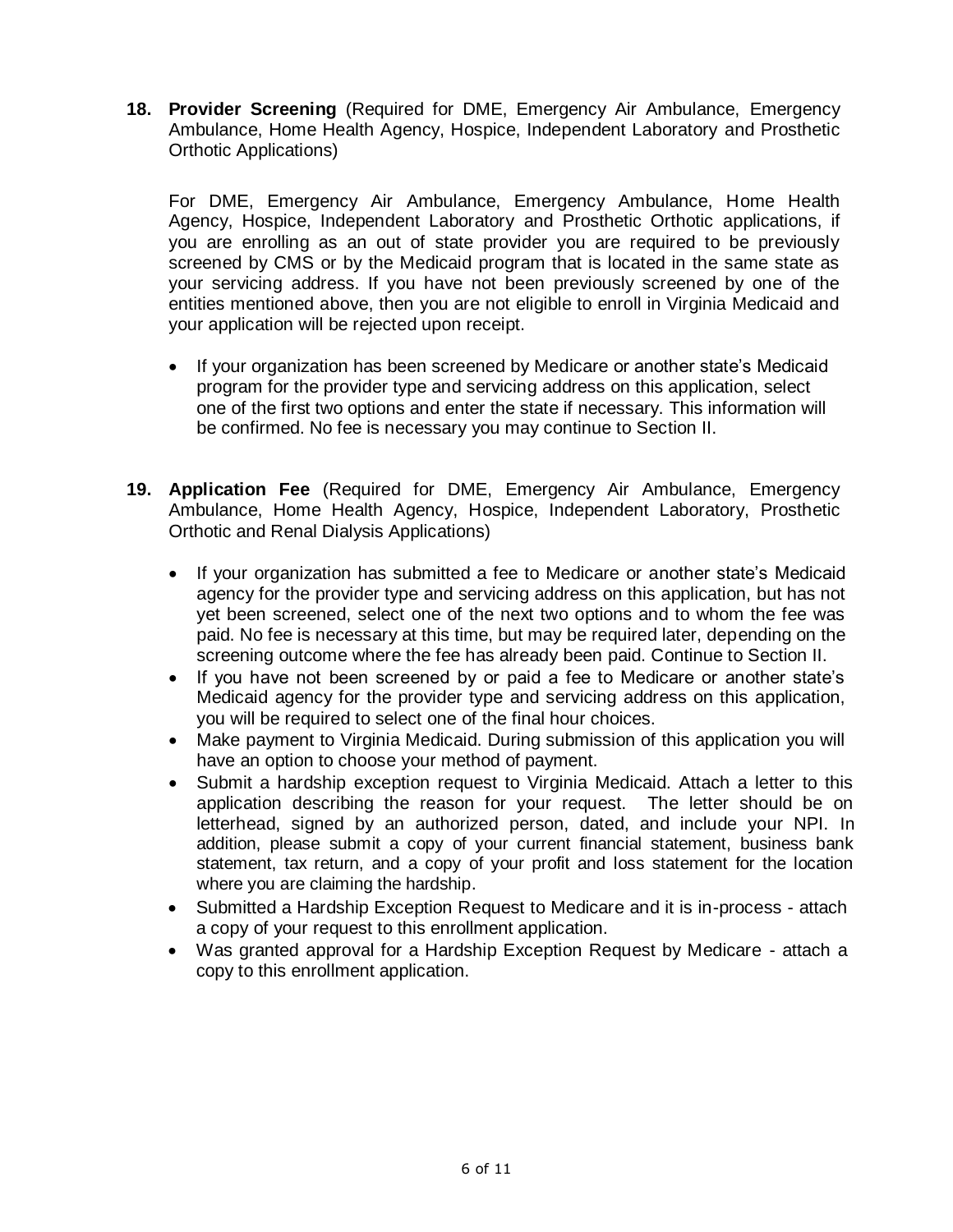### **SECTION II: DISCLOSURE OF OWNERSHIP AND CONTROL INFORMATION FOR DISCLOSING ENTITY, AUTHORIZED BY 42 C.F.R. §455.104 AND 42 C.F.R. §455.106**

This section must be completed by an authorized representative. An authorized representative is defined as an individual with designated authority to act on behalf of the individual, group of practitioners, or disclosing entity. If not a solo practitioner, then the authorized representative must be a partner, president, or secretary of the group of practitioners or disclosing entity.

## **20. Ownership and Control Information for Disclosing Entity** (Required)

Does any managing employee and/or any individual(s) or organization(s) have any ownership or controlling interest in this provider entity or in any subcontractor? The term "managing employee" means any person with management oversight, (i.e. general manager, business manager, administrator, director, or other individual) who exercises operational or managerial control over the day-to-day operations or administrative oversight of the provider/business office, as an employee, under contract with or through any other contractual arrangement. The ownership or controlling interest is an ownership interest of 5% or more in this provider entity.

If yes include:

- First and last name or organization name
- Title (i.e. CEO, MD, Pres.), date of birth and SSN for an individual
- Tax ID (TIN) for an organization
- Type of ownership. Types of ownership may include Board of Directors, Controlling Interest, Managing Employee, Owner or Other
- Address
- Percentage of ownership (Owners with 5% or greater ownership only)

If your organization is a non-profit or not-for-profit organization in accordance with Section 501(c)(3)

 Enter each member of your Board of Directors, including first name, last name or organization name, title (i.e. CEO, Pres.), and date of birth, SSN for individuals or Tax ID (TIN) for organizations, and address.

### **21. Relationships** (Required)

Are any of the individuals named in the previous question related to each other?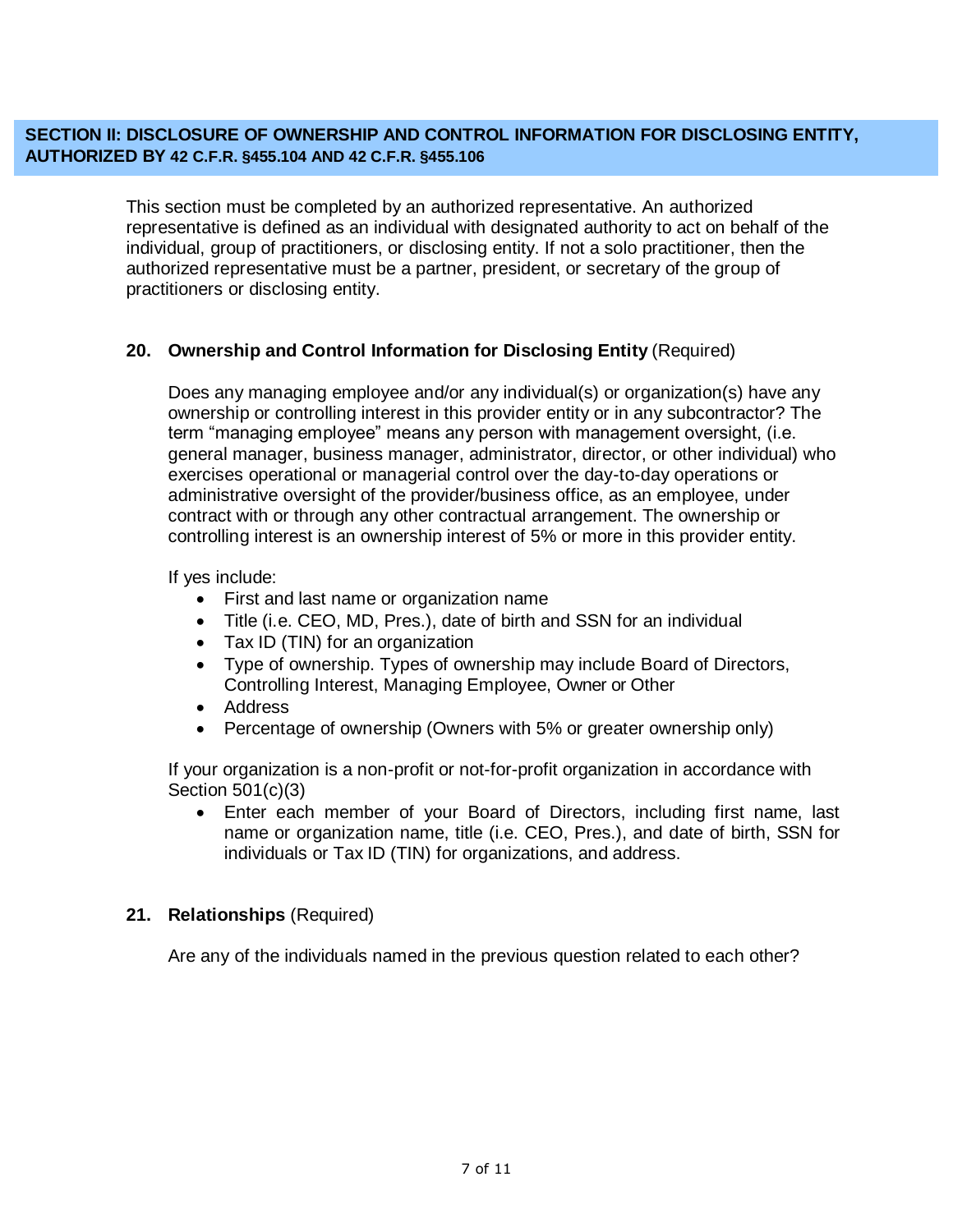If yes include:

- Name from previous question
- Relationship (spouse, parent, child, or sibling)
- Name of the person from previous question to whom they are related

## **22. Subcontractor** (Required)

Does any individuals with an ownership or controlling interest in any subcontractor that the disclosing entity has direct or indirect ownership of 5% or more?

If yes include:

- First and last name or organization name
- Title (i.e. CEO, MD, Pres.), date of birth and SSN for an individual or
- Tax ID (TIN) for an organization
- Address
- Percentage of ownership

### **23. Other Disclosing Entity** (Required)

Does the name, title, SSN/TIN, address and percentage of ownership of any other disclosing entity in which a person, with an ownership or controlling interest in this disclosing entity, has an ownership or control interest of at least 5% or more?

If yes include:

- First and last name or organization name
- Title (i.e. CEO, MD, Pres.), date of birth and SSN for an individual or
- Tax ID (TIN) for an organization
- Address
- Percentage of ownership

## **24. Criminal Offenses of Persons with Ownership or Controlling Interest** (Required)

Does any individual or organization listed previously have any ownership or controlling interest in the applicant that has been convicted or assessed fines or penalties for any health related crimes or misconduct, or excluded from any Federal or State healthcare program due to fraud, obstruction of an investigation, a controlled substance violation or any other crime or misconduct?

Criminal offenses that must be included are:

- Convictions for any health related crimes or misconduct
- Assessment of fines for penalties for any health related crimes or misconduct
- Exclusion from any Federal or State healthcare program due to:
	- Fraud
	- Obstruction of an investigation
	- Controlled substance violation
	- **Any other crime or misconduct**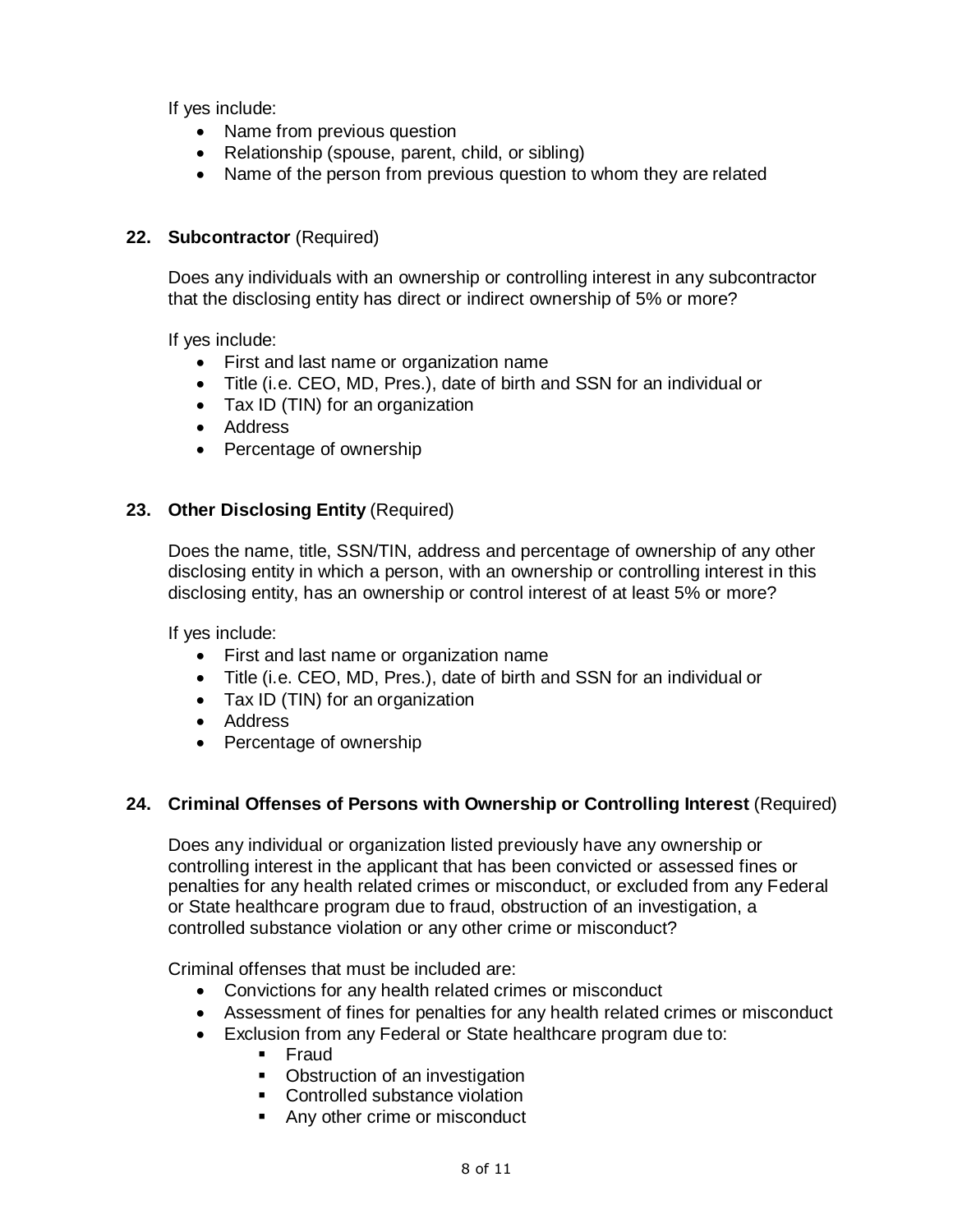If yes include:

- First and last name or organization name
- Title (i.e. CEO, MD, Pres.), date of birth and SSN for an individual or
- Tax ID (TIN) for an organization
- Address

Attach a copy of the final disposition.

### **25. Criminal Offenses of Any Other Connected Individuals or Organizations** (Required)

Has any individual or contractor connected with your practice that has been convicted or assessed fines or penalties for any health related crimes or misconduct, or is excluded from any Federal or State healthcare program due to fraud, obstruction of an investigation, a controlled substance violation or any other crime or misconduct?

Criminal offenses that must be included are:

- Convictions for any health related crimes or misconduct
- Assessment of fines for penalties for any health related crimes or misconduct
- Exclusion from any Federal or State healthcare program due to:
	- **Fraud**
	- Obstruction of an investigation
	- Controlled substance violation
	- Any other crime or misconduct

If yes include:

- First and last name or organization name
- Date of birth and SSN for an individual or Tax ID (TIN) for an organization
- Address

Attach a copy of the final disposition.

### **26. Adverse Legal Actions** (Required)

Check Yes if the applicant has had any adverse legal actions imposed by:

- Medicare
- Medicaid
- Federal agency or program
- Any state's agency or program
- Any licensing or certification agency

If yes is checked, attach a copy of the relevant final disposition.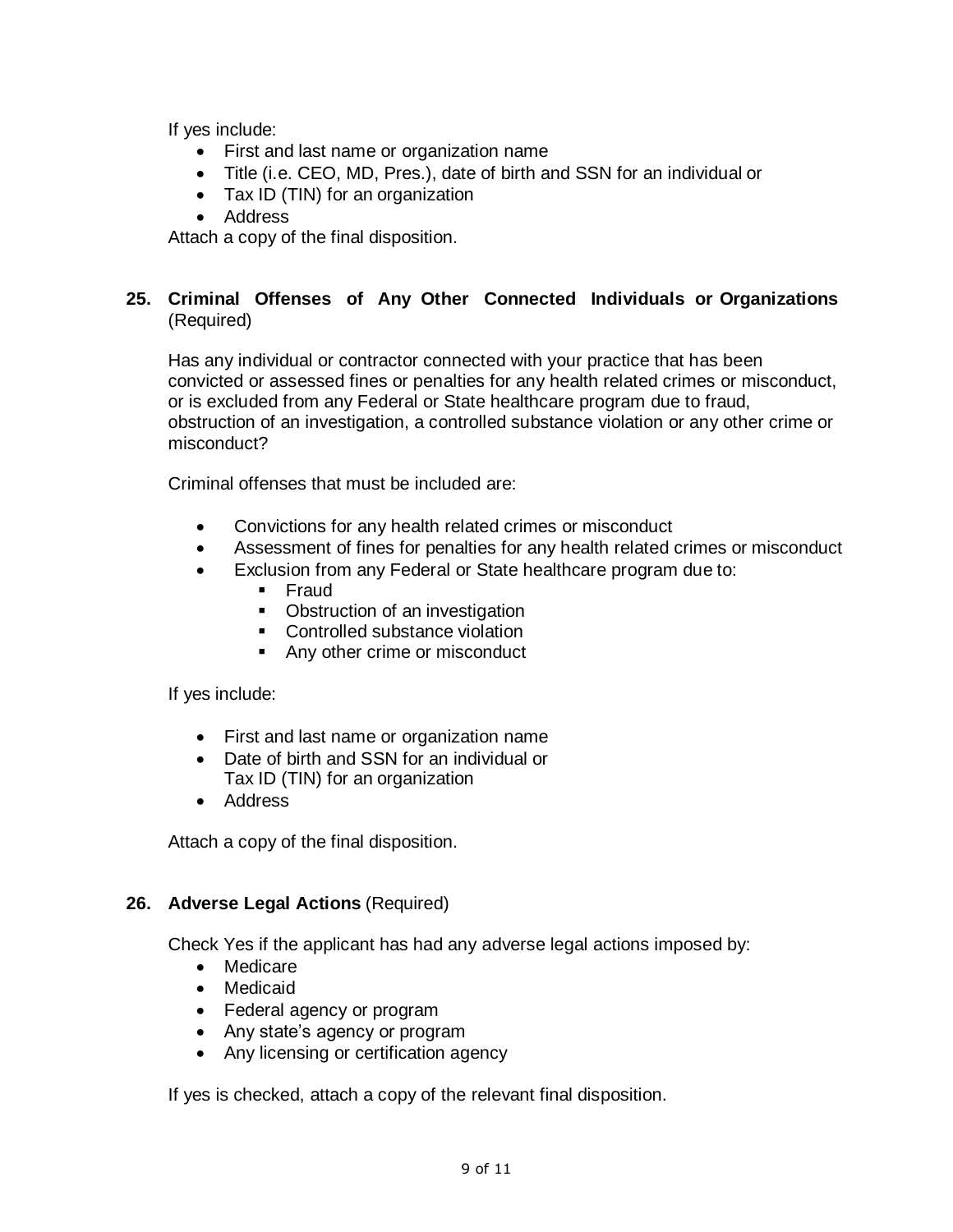#### **SECTION III: CLAIM PAYMENT AND PROCESSING INFORMATION**

All Virginia Medicaid providers that enroll must submit all claims electronically by Electronic Data Interchange (EDI) through a clearing house, or Direct Data Entry (DDE) through the Virginia Medicaid web portal [\(www.virginiamedicaid.dmas.virginia.gov\)](http://www.virginiamedicaid.dmas.virginia.gov/). Providers must also enroll to receive their payments via Electronic Funds Transfer (EFT) for payment of those services. Any provider who cannot comply with these requirements for good cause must request an exemption describing why they cannot comply.

### **27. Electronic Funds Transfer** (Required)

If you select to participate in the Electronic Funds Transfer (EFT) of payments directly deposited into your account, you must provide:

- Account Type The account type of the financial institution that will receive your EFT deposits.
- $\bullet$  Financial Institution The name of the financial institution that will receive your EFT deposits.
- Routing or ABA Number The routing or ABA number of the financial institution above. Your banking institution's 9-digit routing number sometimes called the ABA number. The routing number must begin with numbers that fall in the ranges 01-12, 21-32 or 61-72 (for example 079986597). Note the number on your deposit slip is not a valid routing number.
- Account Number The account number is a code identifying the account that will be accepting your direct deposit.

If you select not to participate in EFT you must apply for an exemption and show good cause.

- Good cause may include, but is not limited to the unavailability of a banking institution capable of transacting business via EFT.
- To apply for an exemption, attach to this application either a letter from the financial institution or a letter from the applicant for consideration. The letter must:
	- o Be on letterhead, either a financial institutions or the applicants
	- o Be signed
	- o Be dated
	- o Include the applicant's NPI
	- o Include a description of the good cause

### **28. Electronic Claims Submission** (Required)

For more information on how to submit claims through Electronic Data Interchange (EDI) through a clearing house or through Direct Data Entry (DDE) at no cost on the Virginia Medicaid Web Portal, visit [www.virginiamedicaid.dmas.virginia.gov](http://www.virginiamedicaid.dmas.virginia.gov/) for